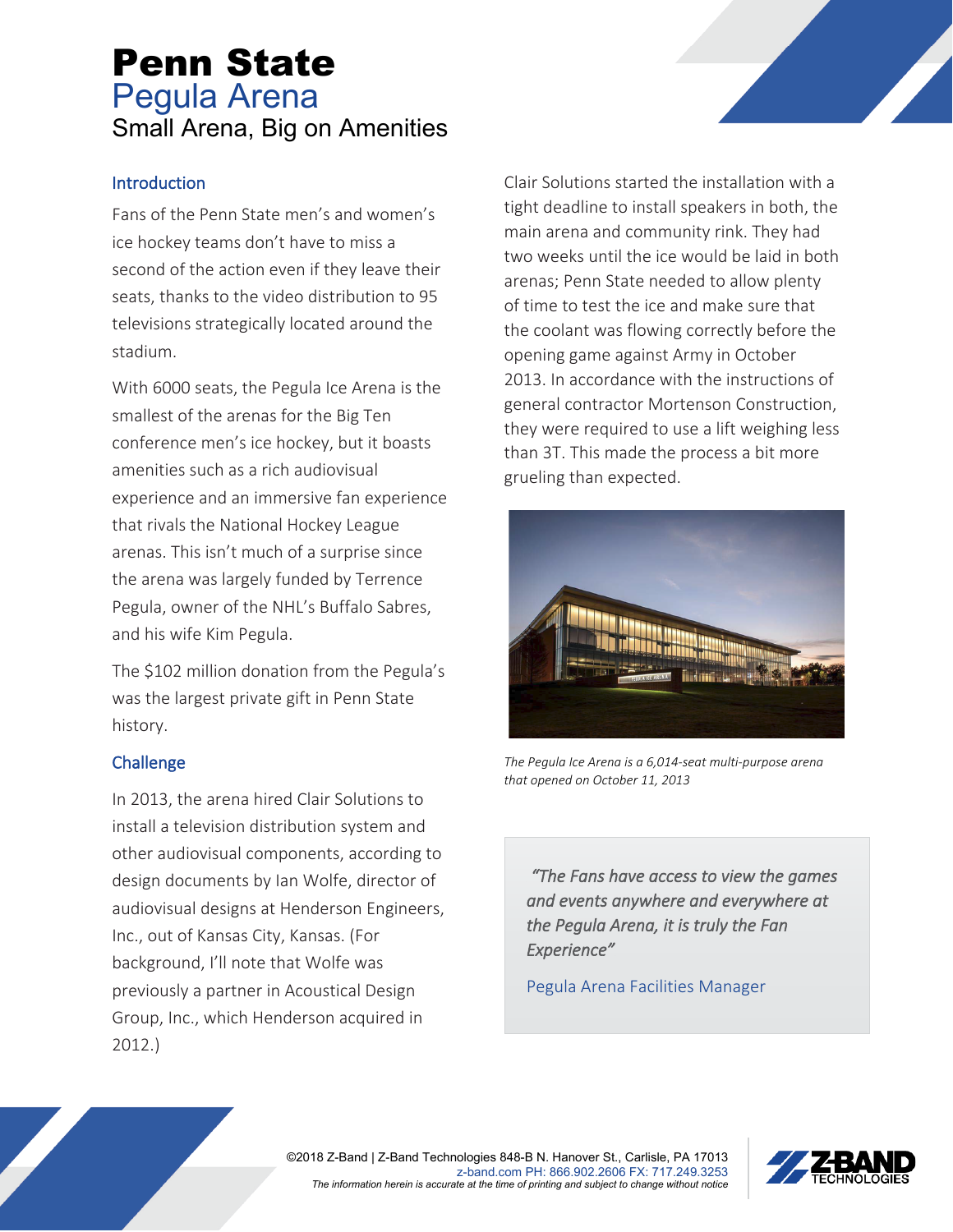Daktronics had months earlier installed the large scoreboard centered over the ice, before the seats were installed and before the concrete was poured for the ice. One thing to remember about arena installations is that everything is higher, heavier, and more precise, so planning is key! Unfortunately, with the score board already in place, it made for an interesting experience to hang the sub cluster, which was optimally placed directly adjacent to the motor winches in the center of the scoreboard. With a little planning, Clair Solutions was able to use a couple of motors to hoist the cabinets over the lowered scoreboard and swing them into their respective fixed location. Motors also had to be used to hoist all amp racks to their locations on the catwalk. The amps were loaded into a "custom" carrier, and sent up; they were then followed by the empty rack.

Success on any project takes a lot of coordination and cooperation. With the division of this contract, it also took a little patience by all. While Clair Solutions was responsible for almost all A/V components, they were not responsible for cable pulls (Bitter Electric), video production equipment (BECK Associates), replay (XOS Digital), and television installation (Mortenson and others). Claire's responsibilities included

termination and testing of all broadcast infrastructure, audio equipment, satellite TV distribution, and campus Comcast RF distribution which includes an in-house game day feed. With the amount of organizations involved and needs by all to achieve goals and deadlines, the next few months brought a growing list of needs versus priorities. This is where the communication became a necessity; the cooperation by all was top notch on this project which lead to the successful early completion.



Once Clair Solutions had all the audio equipment racks, broadcast racks, and satellite working, they had less than two weeks to start the distributed RF system. Television panels are located in the arena rink, community rink, press box, conference spaces, offices for the coaching staff, the recruiting lounge, hallways, and 14 suites. In addition, screens are located throughout the 5,000-square foot weight room,

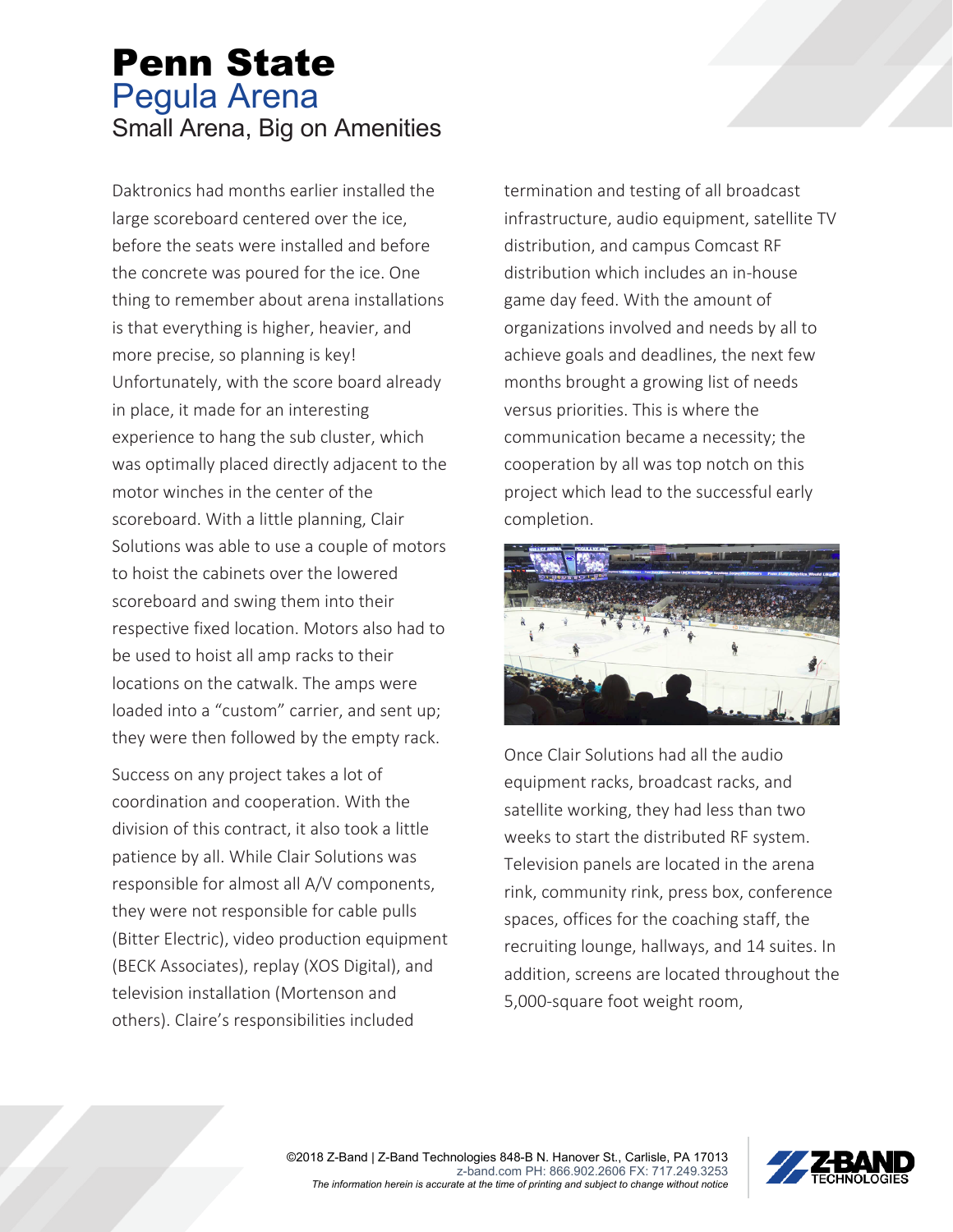#### **Challenge**

Henderson's design had specified Z-Band's RF video distribution system which relays signal over twisted pair cable, and the Z-Band technology made installation straightforward because as long as the quality of the video source is high, the signal at the set top boxes or televisions will be fine without a lot of tweaking. This is true for analog or digital including high definition signals.

With the Z-Band solution, the same device is used for the master or slave unit: the GigaBUD Video Hub 1000. BUD stands for Broadband Uniform Distribution. The GigaBUD unit that receives video input from the source designates itself as a master unit. Units that instead receive video through the Cascade In port designates themselves as satellite units. At each television panel is a GigaBOB, or breakout box, which delivers the signal to its final destination.

#### **Results**

While Penn State's campus distributes over fiber it is converted to coax at the headend to the master unit, and then from the master unit to the satellite unit. Category 5e twisted-pair cable carries the signal from the satellite unit to a standard patch panel, and from the panel to the balun. In other words, coax is used for the backbone and Cat 5e is used for the horizontals. Finally, coax carries the signal from the the balun to the

television panel. A coax backbone made sense for this 200,000-square -foot arena although, for very large installations, single mode fiber might be preferred to allow for runs between units of 600 feet or more.

Many may wonder how the signal can go from coax which is an unbalanced transmission line to twisted-pair line which is a balanced line, and back to coax again. The coax is called unbalanced because it has a single signal working against ground. The twisted-pair cable is called balanced because it has two conductors carrying signals that work against each other and the ground is irrelevant. With twisted-pair, one conductor sends the signal in a positive direction; the other sends the signal in a negative direction, so if you wanted to send 10 volts, you can put plus five volts on one conductor and minus five on the other. Because both conductors meet exactly the same specifications, the signal arrives at the same time and the system sees a total of 10 volts. It's more efficient than trying to send a 10 volt signal through coax, which would generate significant radiation.

The GigaBUD satellite unit converts the unbalanced signal to a balanced signal, and the GigaBOB is a balun, a device used for balanced-to-unbalanced signal conversion.

That still doesn't explain how the Z-Band solution actively balances the signal.

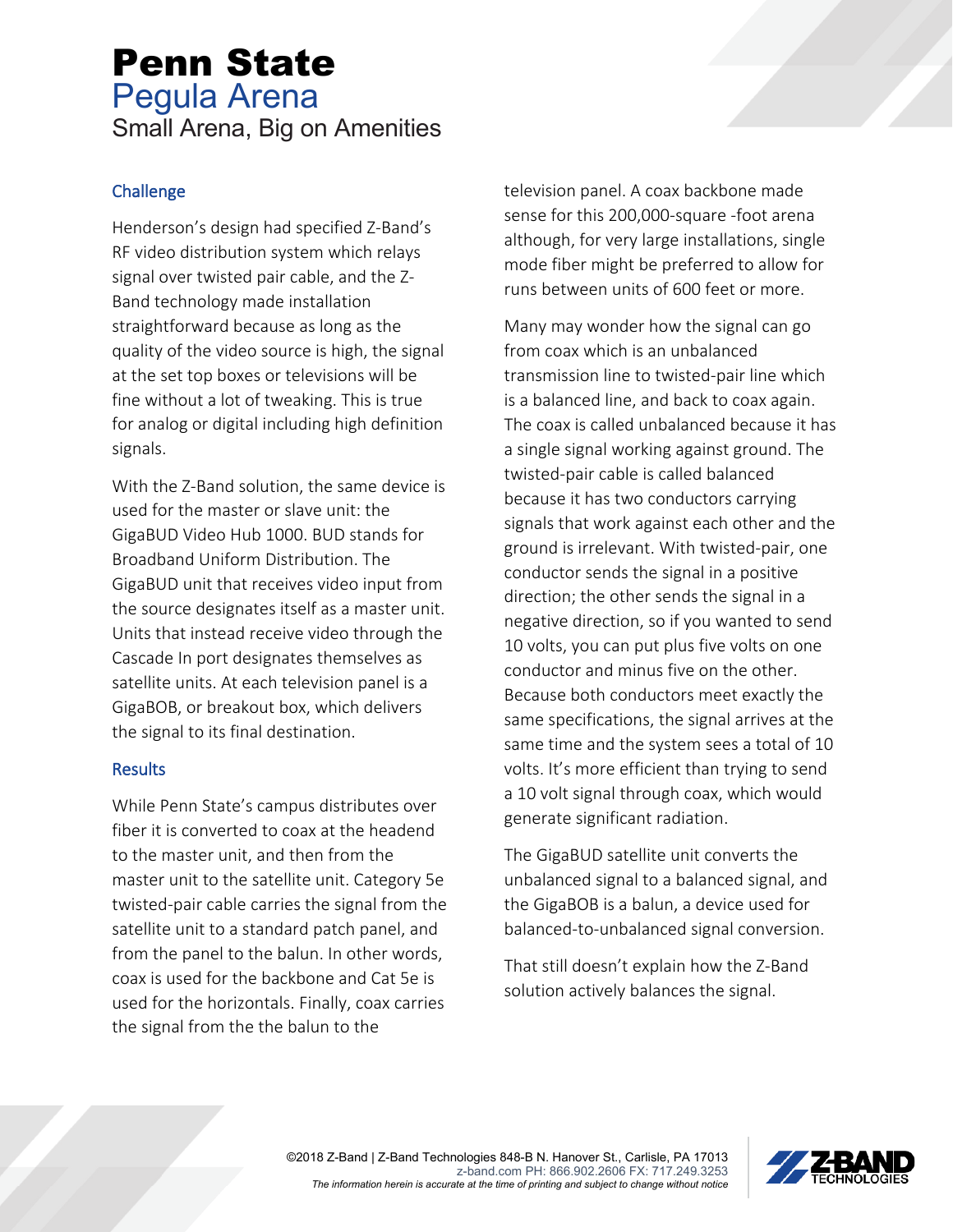The Master GigaBUD transmits a 240 MHz pilot tone for a coax backbone and also sends 8 volts to power the GigaBOB. In both cases, some of this power is lost along the way. The Satellite GigaBUDS measure the loss in the pilot tone and the GigaBOBs measure the number of millivolts (one thousandth of a volt) of energy that were lost to calculate the length of coax in the backbone the twisted-pair horizontal cable and they automatically adjust their built-in amplifier, slopers, and attenuators to maintain signal quality.

As an active system, the Z-Band solution supports the addition or removal of receivers without manual adjustments, a full range of channels, and up to the full 100-meter run of twisted-pair cable between the patch panel in the closet and the balun, as specified in the TIA-568 standard. If twisted-pair cable was pre-installed for future use or for other purposes as if often the case for new construction or remodels, you can use an existing RJ45 jack for the balun and then connect the twisted pair to the GigaBUD in the closet. Z-Band says that a new receiver can be installed by a low voltage electrical contractor, but of course I think you would be well served by an audiovisual installer. Competitor

solutions that use twisted-pair cable are, as far as I know, passive and so require manual signal balancing to counteract slope and support twisted-pair runs of perhaps 60 meters. Competitor solutions that use coax are also passive and require manual adjustments for each receiver to counteract slope, but can accommodate runs that are hundreds of feet long. The channels in the higher megahertz ranges are attenuated more than those in the lower range and therefore tend to become weak when a receiver is added to passive systems due to slope. Passive systems require audiovisual expertise to add receivers.

Because of active balancing, Z-Band recommends spending a little extra time early in the system install to ensure you have the best signal possible at the headend. If you have a good quality signal at the headend, you will have good reception at your receivers. With coax system, you often try to compensate for a poor headend signal quality by adjusting splitters and taps, so you tend to spend less time with the headend but significantly more time adjusting signal throughout your system.

Some situations naturally lend themselves to the Z-Band distributed